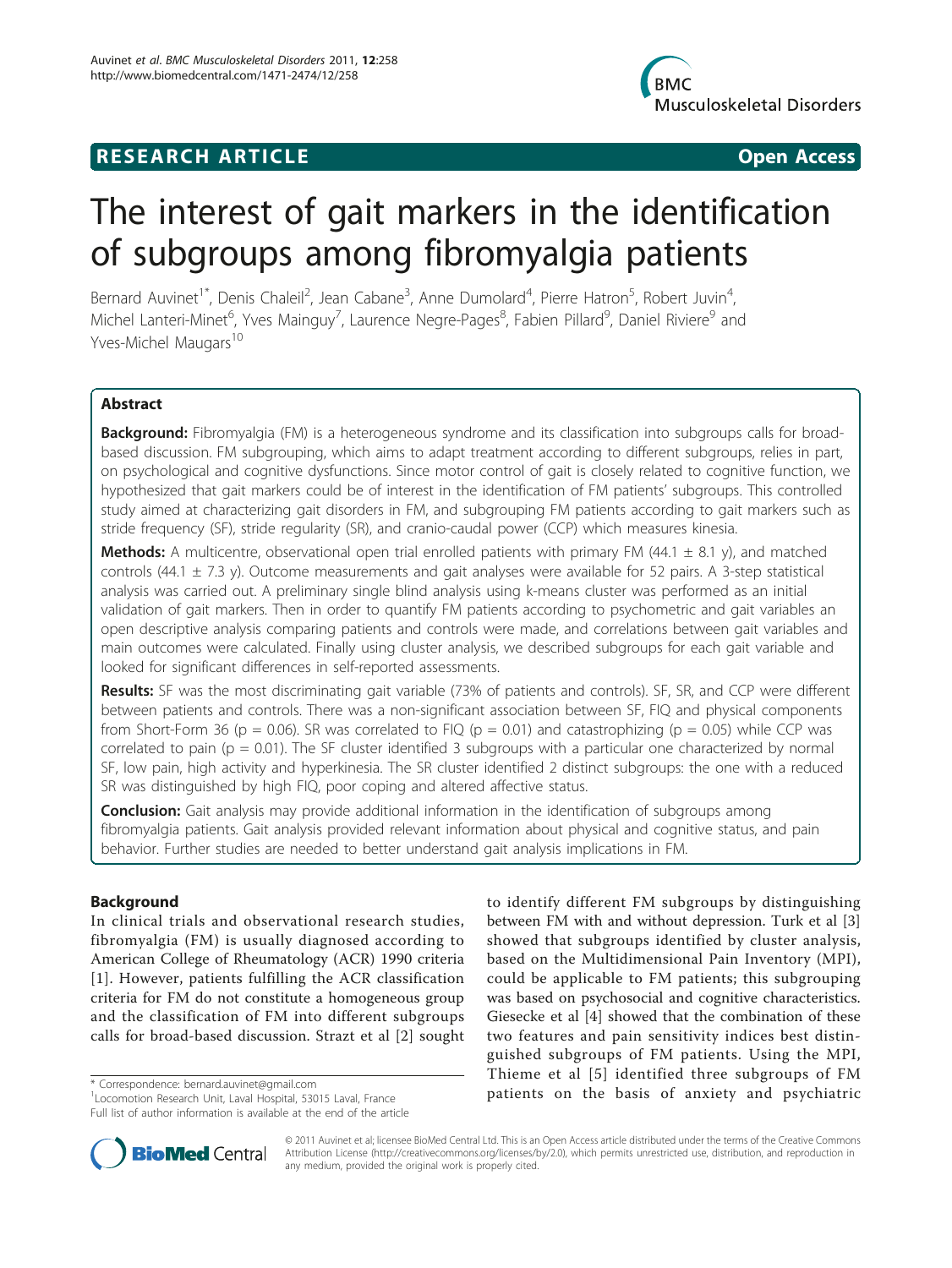comorbidities. On the basis of the associated clinical signs and symptoms, Müller [[6\]](#page-7-0) found that primary FM can be divided into four subtypes: sensitivity to pain, comorbid pain-related depression, concomitant depression, and FM due to somatization. Recently, De Souza et al [[7](#page-7-0)] featured two distinct subgroups using the Fibromyalgia Impact Questionnaire (FIQ): one was characterized by low anxiety levels, depression and morning tiredness while the other was characterized by elevated pain levels, fatigue, morning tiredness, stiffness, and depressive symptoms. Using the Medical Outcomes study 36-item Short Form Health Survey (SF-36), Oswald et al [[8\]](#page-7-0) detected two subgroups: the first one demonstrated psychological dysfunction, whilst the second achieved normal psychological scores. In a large survey, Wilson et al. [[9\]](#page-7-0) identified 4 subgroups of FMS patients by means of a cluster analysis based on 3 symptom factor scores: musculoskeletal symptoms, other physical symptoms, and cognitive/psychological symptoms. All mentioned studies illustrate the great interest of clinicians, in daily practice, in recognizing homogenous subgroups in FM to provide guidance for treatment decisions. Furthermore, research is ongoing to assess FM severity and subgrouping FM patients by means of quantitative measurements. More recently, Aparicio [[10](#page-7-0)] found that handgrip was reduced in women with FM ( $p < .001$ ), and inversely related to FM severity and symtomatology.

Gait analysis shows a growing interest in the neuropsychological domain, in particular with regard to cognition and dementia [[11\]](#page-7-0), as well as anxiety and depression [[12](#page-7-0)]. The importance of cognition for gait became evident with the observation that frail or cognitively impaired elderly people could no longer walk while performing a secondary task such as talking [\[13](#page-7-0)].

Gait has to be considered as a cognitive function and not as an automated motor task [[14](#page-7-0)]. Walking at a selfselected speed requires cognitive resources, particularly executive function and attention [\[15\]](#page-7-0). Given that FM patients have cognitive function impairment that could mimic about 20 years of ageing [[16](#page-7-0)] we hypothesized that gait could be impaired in FM patients. Affect also has to be taken into account; indeed, depression and anxiety have a negative influence on gait, possibly by reducing attention to gait control [\[17](#page-7-0)].

In a preliminary study, we showed that gait impairment in FM patients affects walking speed and walkingderived markers such as stride frequency (SF), stride regularity (SR), and cranio-caudal power (CCP) which measures the kinesia of the movement according to the cranial-caudal axis [\[18](#page-7-0)]. Furthermore, Heredia Jiménez [[19](#page-7-0)] found a significant difference between FM women and control groups as regard spatial-temporal parameters of gait. In addition, correlations were found between FIQ and spatial-temporal parameters of gait in FM [[19\]](#page-7-0). Therefore, we decided to undergo a case-control observational study on the interaction between FM and gait in primary non-depressed FM patients without any neurological treatment.

Our study aimed at characterizing gait disorders in primary FM patients, looking for correlations between gait markers and main FM features, and subgrouping FM patients according to gait markers.

# Methods

# Study Design

This multicenter study was an exploratory, observational open trial enrolling outpatients with primary FM and healthy control subjects matched for age, height, and weight. The one-to-one matching was realized by each participating center. Ethics approval for this study was obtained from the Human Ethics Committee of Nantes University. All participants provided informed written consent according to Helsinki declaration.

# Study selection criteria

Healthy control subjects and patients were women aged 20 - 55 years able to walk 40 meters without assistance. Healthy control subjects, if possible without any concomitant medications, underwent a complete physical examination. Patients with primary FM were recruited according to ACR criteria. All of them had achieved an average pain visual analogue score (VAS) of at least 40 on a scale of 0-100 mm, over the past week. They presented non-major depression according to the Mini-International Neuropsychiatric Interview (MINI) [\[20](#page-7-0)].

Patients and controls with any of the following conditions were excluded from the study: current or past cardiovascular, pulmonary, neurological, rheumatologic, endocrine, digestive or renal diseases; current systemic infection; active cancer; and any history of/or existing musculoskeletal disorders that could induce walking disability such as obesity (BMI > 30 kg/m<sup>2</sup>), pregnant or nursing women, or current psychiatric illnesses.

A routine work-up was performed at a central laboratory for all FM patients. Normal results constituted one of the study inclusion criteria.

#### Study procedure

Data from a previous study [[18\]](#page-7-0) were used to calculate the study power and the sample size. Gait markers differed considerably and were of clinical value in 14 FM patients and 14 matched controls. Thus a sample size of 22 subjects in each group would provide statistical power of > 0.95 with an alpha level of 0.05 to assess physical functions by gait analysis in FM patients and matched control subjects. No information was available for the subgrouping of patients by gait analysis. Based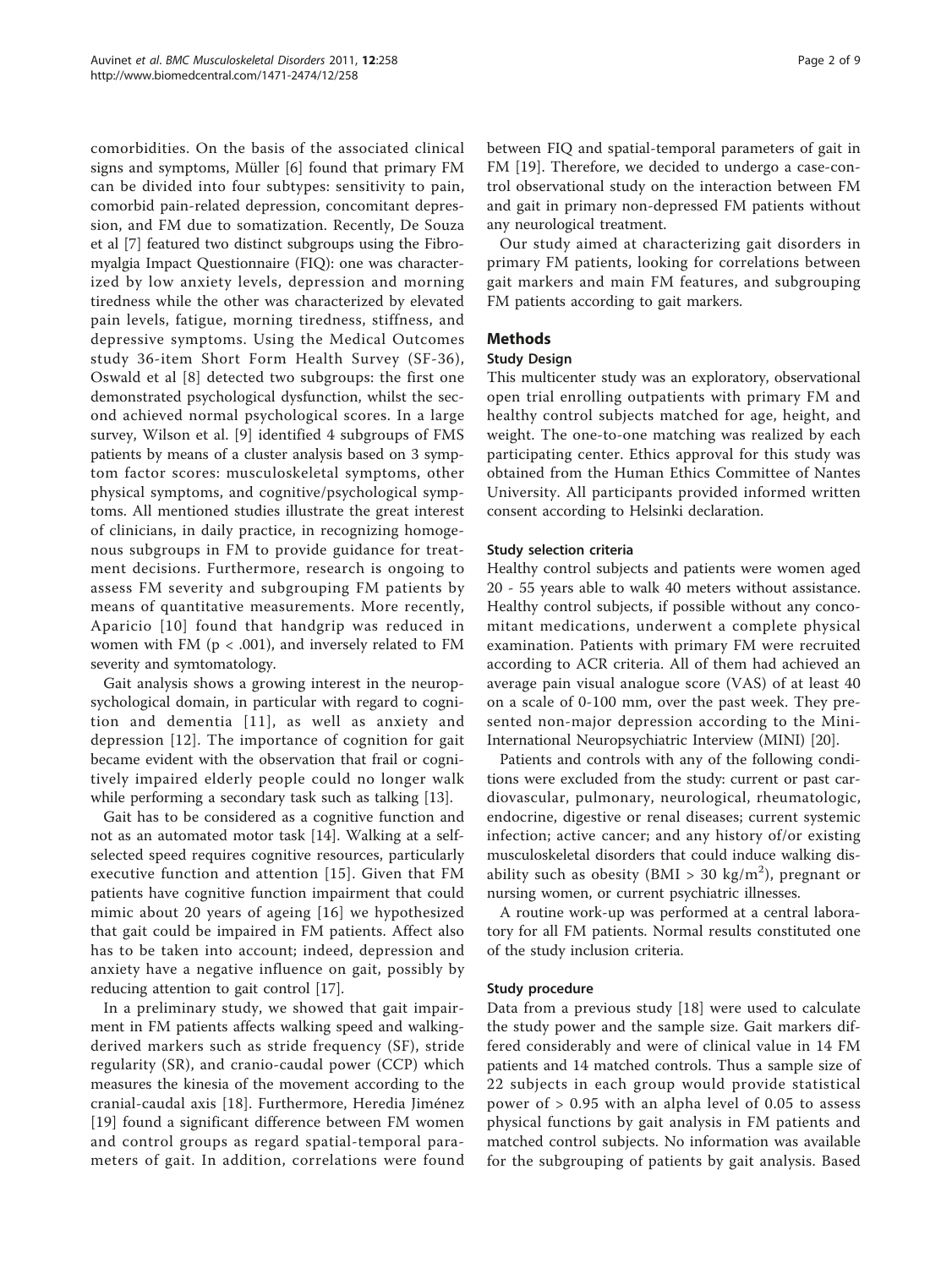on this data, we planned to include 60 patients and 60 controls. Study participants were screened/selected at the time of a first visit (V1). Baseline assessments and gait tests were realized at the second visit (V2), which took place between one and four weeks later, depending on the wash-out period needed for discontinuing central nervous system (CNS) active drugs such as antidepressants, antiepileptics, mood stabilizers, centrally acting muscle relaxants, hypnotics, and analgesics type II or III. Patients' consent for drugs withdrawal was included in their informed written consent. When patients experienced an exacerbation of their FM pain severe enough to require additional analgesia, paracetamol was allowed as a rescue analgesic. Likewise, low doses of benzodiazepines were allowed in case of anxiety.

# Assessment tools

At V1, demographic data, exercise status, lifestyle, physical examination, vital signs and patients' biological tests were obtained. In addition, three psychological assessments were carried out: the MINI, the State-Trait Anxiety Inventory (STAI) and the Beck Depression Inventory (BDI). Only certain parts of the MINI questionnaire were used, particularly those exploring major depression, generalized anxiety, panic disorder, agoraphobia, social phobia, obsessive compulsive disorder, post-traumatic syndrome, alcohol and substances abuse and psychotic disorders [[20\]](#page-7-0). The STAI was used to assess state and traits of anxiety [\[21\]](#page-7-0). The BDI was used to quantitatively assess depression symptoms of patients [[22](#page-7-0)]. Pain during the previous week was evaluated at V1 and V2 by means of the 100-mm VAS pain score. VAS at V1 and V2 were similar so we referred to VAS at V1. Baseline assessments included the Short Form McGill Pain Questionnaire (SF-MPQ) [[23\]](#page-7-0). The Coping Strategies Questionnaire (CSQ) was used to assess patient's strategies to cope with chronic pain, and the efficacy of these strategies in controlling pain [[24\]](#page-7-0). The CSQ assessed the use of 6 cognitive coping strategies (diverting attention, reinterpreting pain sensations, coping self-statements, ignoring pain sensations, praying or hoping, catastrophizing) and 1 behavioral coping strategy (increasing activity level). Fatigue intensity was measured by the Chalder Fatigue Scale (CFS) [\[25](#page-7-0)]. Sleep quality and disturbances were assessed by the Pittsburg Sleep Quality Index (PSQI) [\[26\]](#page-7-0). The SF-36, including both physical component summary (PCS) and mental component summary (MCS), was utilized for the assessment of health status, functional status and quality of life [[27\]](#page-8-0). The FIQ was used to assess the overall symptomatology of FM patients [[28\]](#page-8-0).

#### Gait analysis

The gait analysis system (Locometrix™) includes an accelerometric sensor, a recording device and a computer program for processing the acceleration signals. The sensor, composed of three accelerometers, is incorporated into a semi-elastic belt, which is fastened around the subject's waist. One accelerometer is aligned with the cranio-caudal axis of the body. A gait test was performed during a stabilized walk at a self-selected speed, which allowed obtaining stabilized gait measurements. Patients and controls wore their usual walking shoes. The duration of gait analysis was long enough to include 19-21 gait cycles.

# Gait markers

The analysis software allowed the characterization of gait by measuring the following markers: walking speed, SF, stride length, right and left step symmetry, SR, and CCP. Walking speed is measured in meter per second (m/s), and SF is the number of gait cycles per second (Hertz (Hz)). Stride length is calculated from the average speed divided by the SF (meter (m)). Right and left step symmetry on vertical accelerations is an index of overall symmetry (dimensionless). SR quantifies the spatial-temporal similarity between successive gait cycles, which is a measure of stride-to-stride variability (dimensionless). CCP (W/kg) measures the amount of movement (magnitude and frequency) in the cranio-caudal axis and can be considered as a measurement of the kinesia [\[29](#page-8-0)].

#### Statistical analysis

The primary assessment was the quantitative evaluation of gait markers. A preliminary single blind analysis was performed as an initial validation of gait markers. The statistician had to cluster all participants (patients and controls, identities were coded) into FM patients and control subjects using k-means cluster analysis limited to two clusters. Then the descriptive analysis was performed on each gait marker alone and then by combining different markers in order to improve the sensitivity or specificity i.e. the ability to detect FM or controls. Comparisons between FM patients and control subjects were made in an open statistical analysis. The purpose was to quantify FM patients according to psychometric, self-questionnaire assessment and gait markers. Main outcomes were obtained using all items, which differed significantly between patients and controls without any center effect. In addition, ROC curve analysis of gait markers was performed. Finally, correlations between gait markers and main outcomes were calculated.

Thirdly, using the hierarchical cluster analysis and calculating the Euclidian distances between groups according to Ward, we described subgroups for each gait marker and looked for significant differences in self reported assessments.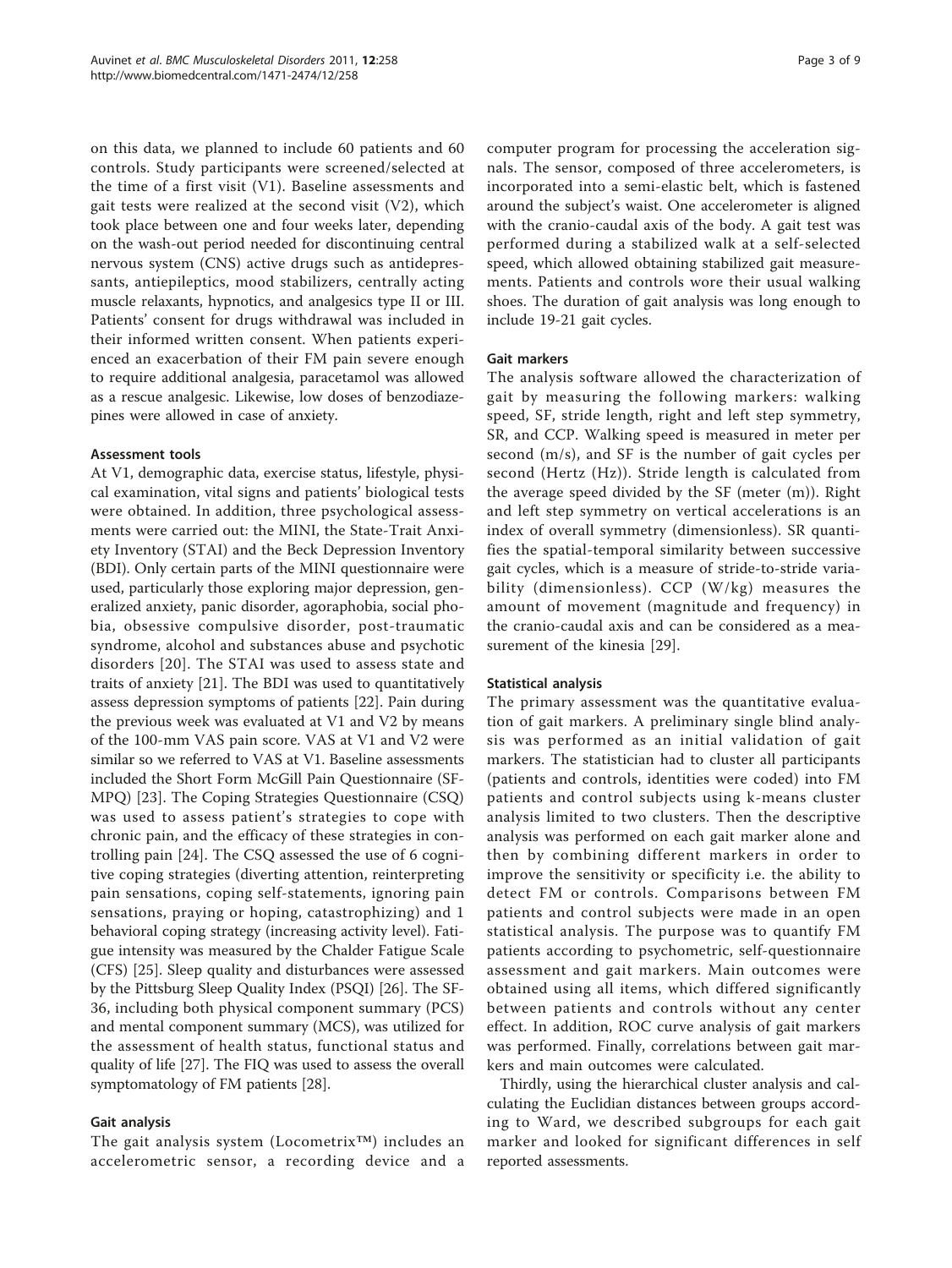#### Results

#### Population characteristics

Out of 132 subjects (73 FM patients and 59 controls) eligible to be enrolled at V2, 104 (52 matched pairs) completed the study according to the protocol. Table 1 shows that patients and controls characteristics at V1 were not statistically different except for professional status, concomitant treatment, STAI-trait, and BDI. The STAI-state was not different between patients and controls. No pain was recorded in the control group. Self-report measures at V2 are shown in table [2.](#page-4-0) The variance analysis showed a center effect for physical functions in FIQ ( $P < 0.05$ ), and reinterpreting pain sensations in CSQ ( $P < 0.05$ ). These 2 items were therefore excluded from the statistical analysis. Gait markers in patients and controls, and variance analysis of the center effect are shown in table [3](#page-4-0). Consequently, 3 gait markers were selected for statistical analysis: SF, SR and CCP. ROC curves confirmed the utility of gait markers in the identification of patients (area under the curve for SF, SR and CCP were 0.740 (0.044), 0.678 (0.052) and 0.690 (0.053), respectively). The blind cluster analysis showed that SF was the most discriminating marker among patients and controls (38/ 52 (73%)).

| Table 1 Characteristics of the study population at the |  |
|--------------------------------------------------------|--|
| time of the screening visit                            |  |

| <b>Measurements</b>             | <b>FM</b> patients<br>$n = 52$ | Controls<br>$n = 52$ | P         |
|---------------------------------|--------------------------------|----------------------|-----------|
| Age, mean (SD) years            | 44.1 (8.1)                     | 44.5 (7.3)           | 0.59      |
| Height, mean (SD) cm            | 165(5.8)                       | 164(6.4)             | 0.35      |
| BMI, mean (SD) k/m <sup>2</sup> | 24.2(4.1)                      | 23.8(4.4)            | 0.95      |
| Marital Status                  |                                |                      | 0.57      |
| Married, n                      | 33                             | 38                   | <b>NS</b> |
| Other situations, n             | 19                             | 14                   | <b>NS</b> |
| <b>Education level</b>          |                                |                      | 0.97      |
| Primary education, n            | $\mathcal{P}$                  | 2                    | <b>NA</b> |
| Secondary education, n          | 27                             | 26                   | 0.98      |
| Higher education, n             | 23                             | 24                   | 0.98      |
| Professional Activity, n        | 50                             | 32                   | < 0.0001  |
| Physical exercise, n            | 32                             | 32                   | <b>NS</b> |
| Concomitant treatment, n        | 37                             | 17                   | < 0.0001  |
| BDI, mean score (SD)            | 15.8(8.2)                      | 3.8(3.7)             | < 0.0001  |
| STAI-State, mean score (SD)     | 37.3 (13.6)                    | 29.6(8.4)            | 0.16      |
| STAI-Trait, mean score (SD)     | 44.1 (12.6)                    | 35.6(9.0)            | 0.02      |
| VAS weekly, mean score (SD)     | 63.4 (21.5)                    | 2.8(7.8)             | 0.0001    |
| Tender points, mean (SD)        | 16.2(2.1)                      | 0                    | <b>NA</b> |
| Pain duration, mean (SD) years  | 7.3(6.6)                       | 0                    | ΝA        |

NS = not stated; NA = not applicable; BDI = Beck Depression Inventory; STAI = State-Trait Anxiety Inventory; VAS = Visual Analog Scale

#### Correlation analysis

No correlation was found between gait markers and SF-MPQ, CFS, PSQI, SF-36. A tendency to correlation was shown between SF-36 PCS and SF ( $P = 0.06$ ). VAS was negatively correlated to CCP ( $r = -0.33$ ,  $P = 0.01$ ). The FIQ score was negatively correlated to SR ( $r = -0.34$ , P  $= 0.01$ ), and had a tendency to correlate with SF ( $r =$  $-0.26$ ,  $P = 0.06$ ). Among CSQ items, only diverting attention and coping statement were positively correlated to SF. Coping self statement and catastrophizing were positively and negatively correlated to SR, respectively (Table [4\)](#page-5-0).

#### Cluster analyses

The cluster analysis of SF (Table [5\)](#page-5-0) allowed the identification of 3 distinct subgroups with an Euclidian dissimilarity scale of 17 (F ratio = 76,  $P = 0$ ). The SF mean standard error (SE) for subgroups I ( $n = 9$ ), II ( $n = 24$ ) and III (n = 19) was 1.04 (0.01), 0.94 (0.007), and 0.86 (0.008), respectively. No differences were observed for BDI, STAI-trait, SF-MPQ, CSQ, CFS, PSQI, SF-36 MCS subscore and SR. The following differences have been observed between these 3 subgroups: VAS score was significantly lower in subgroup I than in subgroup II ( $P$ = 0.01). FIQ score was significantly lower in subgroup I compared to subgroups II and III ( $P = 0.004$ ). PCS subscore of SF-36 was significantly higher in subgroup I than group III ( $P = 0.04$ ), and CCP score was significantly higher in subgroup I than the other two subgroups ( $P = 0.0002$ ).

Cluster analysis of SR (Table [6](#page-6-0)) allowed the identification of 2 distinct subgroups with a dissimilarity scale of 17 (F ratio = 88,  $P = 0$ ). The mean SR  $\pm$  standard error for subgroup I ( $n = 32$ ) was higher than for subgroup II  $(n = 20)$  291  $\pm$  4 versus 229  $\pm$  5. No difference was observed for VAS, SF-MPQ, CFS PSQI, SF-36, SF and CCP. Patients with low SR were more depressed ( $P =$ 0.03) and showed more anxiety traits ( $P = 0.03$ ) than patients with normal SR. Furthermore, patients with low SR had reduced coping strategies such as self-statement  $(P = 0.003)$  as well as greater tendency towards catatrophizing ( $P = 0.002$ ). Finally, low SR was associated with higher FIQ score  $(P = 0.02)$ .

Cluster analysis of CCP values (results not shown) allowed the identification of 3 distinct subgroups with a dissimilarity scale of 17 (F ratio = 184,  $P = 0$ ). The mean CCP (SE) was higher in subgroup II ( $n = 8$ ) than subgroups I (n = 24) and III (n = 20): 5.31 (0.18) versus 1.41 (0.10) and 2.92 (0.1), respectively. On the other hand, the multivaried analysis of these subgroups, based on main outcome measurements, showed no differences between the 3 subgroups, except for VAS that was significantly low in the subgroup II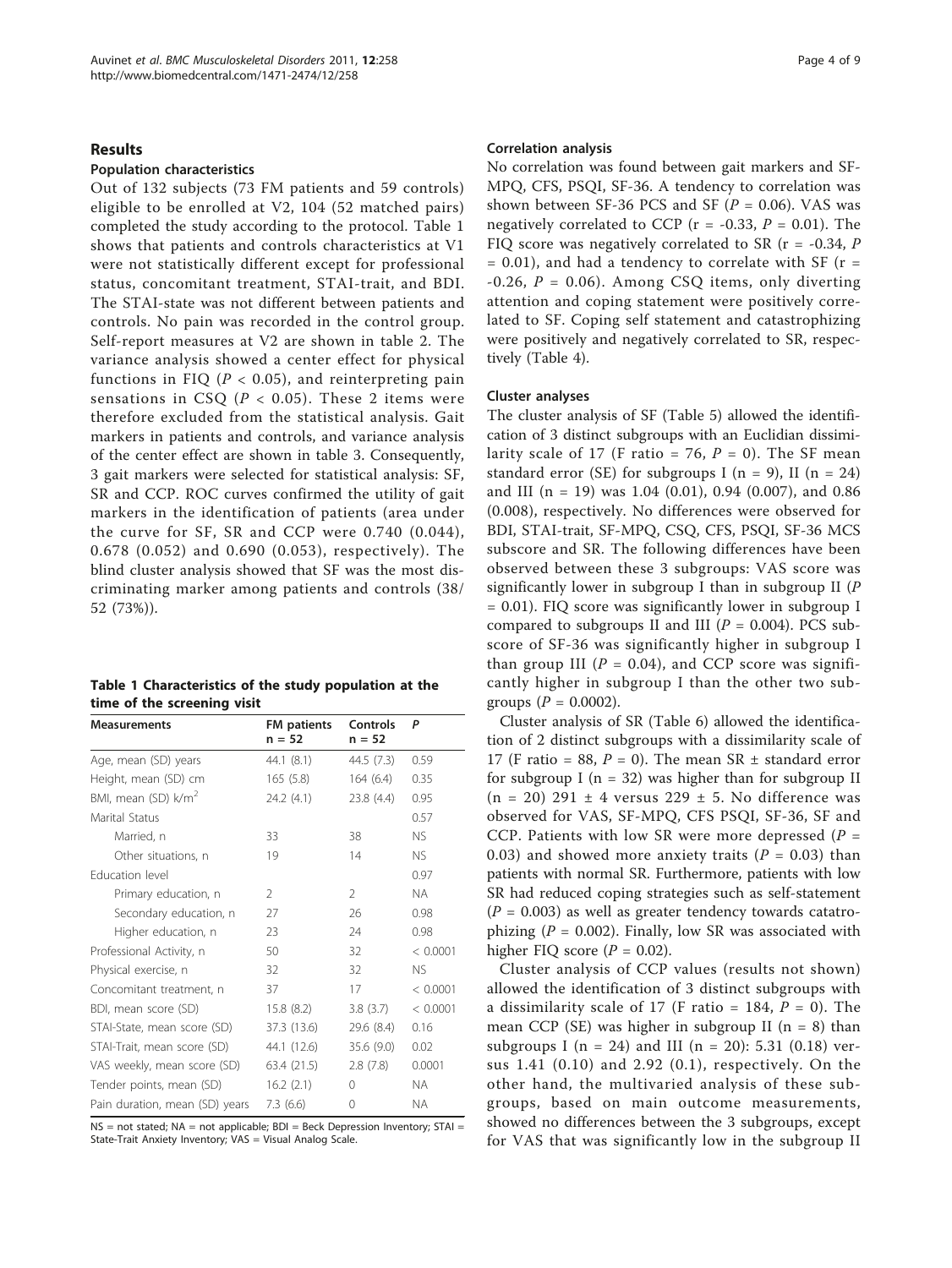<span id="page-4-0"></span>

|  | Table 2 Self-report measurements at the time of baseline visit |  |  |  |  |
|--|----------------------------------------------------------------|--|--|--|--|
|--|----------------------------------------------------------------|--|--|--|--|

| <b>Measurements</b>                             | FM patients | <b>Controls</b> | P        |
|-------------------------------------------------|-------------|-----------------|----------|
|                                                 | $n = 52$    | $n = 52$        |          |
| VAS weekly, mean score (SD)                     | 70 (18.1)   | 3.6(9.7)        | < 0.0001 |
| SF-MPQ, mean score (SD)                         | 24.5(9.4)   | 1.3(3.3)        | < 0.0001 |
| FIQ, mean score (SD)                            | 56.6(15.1)  | 4.5(8.3)        | < 0.0001 |
| <b>CSQ</b>                                      |             |                 |          |
| Diverting attention, mean score (SD)            | 16(7.4)     | 10(9.3)         | 0.008    |
| Reinterpreting pain sensations, mean score (SD) | 9.2(7.7)    | 5.5(6.4)        | 0.01     |
| Coping self-statement, mean score (SD)          | 24.2(7.1)   | 16.5(10.6)      | 0.0009   |
| Ignoring pain sensation, mean score (SD)        | 15.6(8.1)   | 13.5(9.3)       | 0.48     |
| Praying and hoping, mean score (SD)             | 12.1(7.2)   | 6.8(7.5)        | 0.0002   |
| Catastrophizing, mean score (SD)                | 14.5(9.2)   | 4.6 $(5.7)$     | < 0.0001 |
| Increasing activity level, mean score (SD)      | 18.8(6)     | 14.3(9.6)       | 0.09     |
| CFS, mean score (SD)                            | 20.8(5.6)   | 11.3(2.2)       | < 0.0001 |
| PSQI, mean score (SD)                           | 11.3(4.3)   | 4.3 $(2.7)$     | < 0.0001 |
| $SF-36$                                         |             |                 |          |
| Physical component summary, mean score (SD)     | 34(7.5)     | 56 (4)          | < 0.0001 |
| Mental component summary, mean score (SD)       | 40.6(10.5)  | 50.9(6.7)       | 0.002    |

VAS = Visual Analog Scale; SF-MPQ = Mc Gill Pain Questionnaire; FIQ = Fibromyalgia Impact Questionnaire; CSQ = Coping Strategies Questionnaire; CFS = Chalder Fatigue Scale; PSQI = Pittsburg Sleep Quality Index; SF-36 = Short Form 36 items Medical Outcomes Study Questionnaire

compared to subgroups I and III: 51.9 versus 72.2 and 74.6, respectively,  $P = 0.006$ .

# **Discussion**

#### Patients

Only patients with primary FM were enrolled in the study. Excluded patients were those with secondary fibromyalgia in relation to an underlying disease such as rheumatoid processes that could interfere with gait analysis. All study patients fulfilled the ACR criteria and presented primary FM without major depression based on the MINI questionnaire. However, 3 patients had BDI scores reaching the value of severe depression [\[30](#page-8-0)]. This could be due to the fact that total BDI score may give a misleading impression of the nature and degree of affective disturbances in chronic pain, in relation with BDI items assessing physical symptoms [[31\]](#page-8-0). In our study, we found a strong positive correlation between BDI scores and somatic disturbances subscores. According to FIQ values few of our patients have severe FM with a FIQ score over 70 [[32\]](#page-8-0). This finding could be related to the absence of patients with major depression (according to the MINI) as well as obese patients. Depression constitutes one of the items measured by the FIQ. Obesity may contribute to the severity of FM as it reduces physical functioning and increases fatigue [[33](#page-8-0)], which are a part of some FIQ items. However, no significant association between FM symptoms and obesity was found in the same study. On the other hand, obesity was associated with significant gait abnormalities such as lower SF ( $p = 0.01$ ), decreased SR ( $p < 0.001$ ), and reduced CCP ( $p < 0.001$ ) in comparison with controls (unpublished data). So FM obese patients were excluded in this study.

#### Gait assessment

Ambulatory gait analysis has been demonstrated as a reliable method in clinical practice for outpatients, [\[34](#page-8-0)]. Such gait analysis systems has been designed for clinicians looking for quantifying gait abnormalities, to grade gait disorder-related disability, and to provide a better pathology's understanding for tailored treatment. This way of thinking about gait analysis was emerged from previous researches conducted in gait analysis

Table 3 Gait markers, center effect, and ROC curve analysis in the study population

| Gait markers                          | <b>Patients</b><br>$n = 52$ | Controls<br>$n = 52$ | P        | Center effect | Area under the ROC curve |
|---------------------------------------|-----------------------------|----------------------|----------|---------------|--------------------------|
| Walking speed, mean (SD) (m/s)        | 1.18 (0.19)                 | 1.32(0.17)           | 0.00007  | P < 0.03      | ND.                      |
| Stride Frequency, mean (SD) (Hz)      | 0.93(0.07)                  | 0.99(0.07)           | 0.000008 | $P = 0.36$    | 0.740(0.044)             |
| Symmetry, mean (SD) (WD)              | 213 (39)                    | 227 (38)             | 0.067    | P < 0.03      | ND.                      |
| Stride regularity, mean (SD) (WD)     | 267 (38)                    | 293 (39)             | 0.0007   | $P = 0.10$    | 0.678(0.052)             |
| Cranio-caudal Power, mean (SD) (W/Kg) | 2.59(1.45)                  | 3.63(1.51)           | 0.0005   | $P = 0.12$    | 0.690(0.053)             |

 $ND = not done$ :  $WD = without dimension$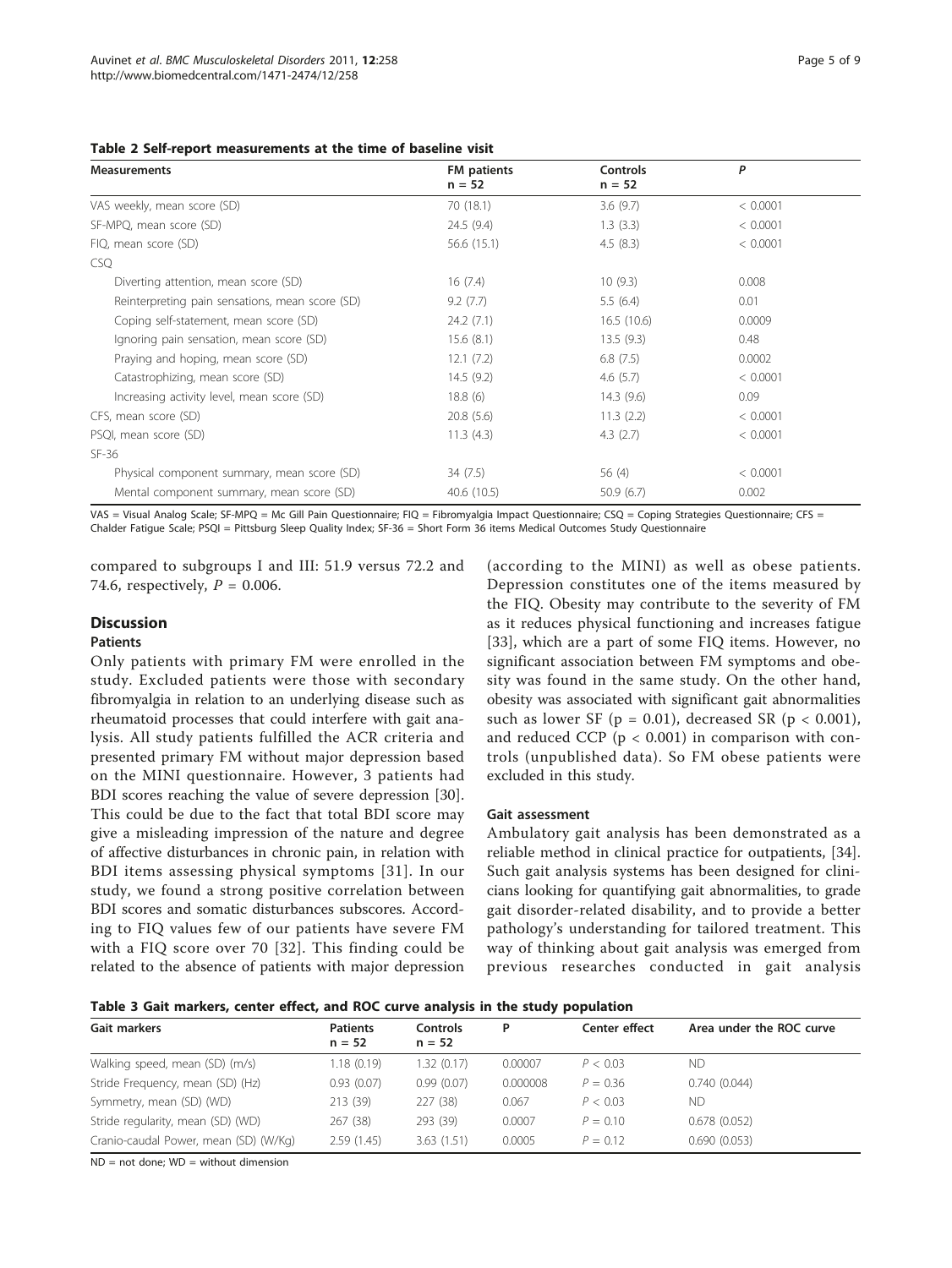| <b>Outcomes measurements</b> | Gait markers             |                          |                          |  |  |  |
|------------------------------|--------------------------|--------------------------|--------------------------|--|--|--|
|                              | Stride frequency         | Regularity               | <b>CCP</b>               |  |  |  |
| VAS weekly pain              |                          |                          | $r = -0.33$ , $P = 0.01$ |  |  |  |
| FIQ score                    | $r = -0.26$ , $P = 0.06$ | $r = -0.34$ , $P = 0.01$ |                          |  |  |  |
| CSQ score                    |                          |                          |                          |  |  |  |
| Diverting attention          | $r = 0.42$ , $p = 0.002$ |                          |                          |  |  |  |
| Coping self-statement        | $r = 0.28$ , $P = 0.04$  | $r = 0.31, P = 0.03$     |                          |  |  |  |
| Catastrophizing              |                          | $r = -0.27$ , $P = 0.05$ |                          |  |  |  |
| SF-36 (PCS)                  | $r = 0.27$ , $P = 0.06$  |                          |                          |  |  |  |

<span id="page-5-0"></span>Table 4 Correlations between gait markers and main outcomes measurements

CCP = Cranio-caudal Power; VAS = Visual Analog Scale; FIQ = Fibromyalgia Impact Questionnaire; CSQ; Coping Strategies Questionnaire; SF-36 (PCS) = Short Form 36 items Medical Outcomes Study Questionnaire- physical component summary

laboratory, including FM patients [\[35](#page-8-0)]. Nevertheless, gait analysis has to be considered as a complementary exam. The gait analysis system, gait tests and derived markers have been previously validated [[36,37](#page-8-0)]. Walking at selfselected overground speed is the gold standard of gait analysis [\[38](#page-8-0)]. SF expresses basic rhythmic stepping while SR expresses gait unsteadiness according to temporal and dynamic parameters, which is referred to as gait variability [\[39](#page-8-0)]. CCP, previously studied in Parkinson's disease (PD), is correlated to motor score and proposed as a measurement of kinesia [\[29](#page-8-0)].

#### Gait markers in fibromyalgia

In our study, SF revealed to be the best gait marker differentiating FM patients from controls allowing the identification of 3 out of 4 subjects in each group. This finding raises the question of the importance of SF in FM, and its significance in terms of underlying mechanism, contrary to PD patients in whom SF remained unaltered [[40\]](#page-8-0). In addition, SF in our study was correlated to diverting attention and coping self assessment, which are associated with high physical and low psychosocial disability levels [\[41](#page-8-0)]. Finally, we found a weak correlation between SF, FIQ and physical component of SF-36. These results suggest that SF may be of interest in assessing the physical component of FM.

In our study, SR was strongly correlated to FIQ and to catastrophizing that is a major CSQ item. In FM, catastrophizing is a main cognitive factor, and can prospectively predict high level of pain and depression, and low quality of life [\[41](#page-8-0)]. SR measures the unsteadiness of gait, and it has been linked to many neurological diseases such as PD [\[29\]](#page-8-0), Alzheimer's disease [\[42](#page-8-0)], and preclinical stages of dementia [\[12\]](#page-7-0). Interestingly, a recent investigation disputed the concept of automatic regulation and suggested that stride time variability is related to specific cognitive processes, namely executive function and attention [[39](#page-8-0)]. Therefore, SR could be suggested as a measurement of cognitive reserve in FM.

CCP, which measures kinesia, was found to be the only correlation in our study between pain and gait analysis. In fact, CCP measurement reflected the fear of pain (kinesiophobia), which is a classic behavior in FM patients leading to a reduction in their movements [\[43](#page-8-0)]. This result highlights the significance of gait analysis and pain behavior assessment in chronic painful conditions previously described in patients with lower back pain [[44\]](#page-8-0). Kinesia evaluation by means of CCP measurement could be a promising area of research in the field of pain behavior management.

Gait markers were not correlated to fatigue, sleep disorders or mental component of SF-36. This result has to be discussed according to the gait test that was primarily designed to analyze gait in the basal condition at a self-selected speed. Additional components to the gait test could thus be suggested such as 6-minute walk test

Table 5 Cluster analysis of stride frequency and variance analysis of main outcomes measurements in fibromyalgia patients

|                                   | Subgroup I<br>$n = 9$ | Subgroup II<br>$n = 24$ | Subgroup III<br>$n = 19$ | Comparison of subgroups                          | F ratio | P      |
|-----------------------------------|-----------------------|-------------------------|--------------------------|--------------------------------------------------|---------|--------|
| SF, mean (SE) (Hz)                | 1.04(0.03)            | 0.94(0.02)              | 0.86(0.02)               | $\parallel \ \parallel \neq \parallel \parallel$ | 76      |        |
| VAS weekly, mean score (0 - 100)  | 56.9 (12.9)           | 76.9(7.1)               | 67.5(8.1)                | $\neq$ II                                        | 4.99    | 0.01   |
| $FIQ$ , mean score $(0 - 100)$    | 42.0 (10.6)           | 59.6 (5.8)              | 59.8 (6.6)               | $\vert \neq \vert \vert \& \vert \vert \vert$    | 6.20    | 0.004  |
| SF-36 (PCS), mean score (0 - 100) | 39.9 (5.8)            | 33.5(3.0)               | 32.2(3.4)                | $\neq$ III                                       | 3.35    | 0.04   |
| CCP, mean (W/Kg)                  | 4.2(1.0)              | 2.6(0.5)                | 1.9(0.6)                 | $\vert \neq \vert \vert \& \vert \vert \vert$    | 10.63   | 0.0002 |

SF = stride frequency; SE = standard error; VAS = Visual Analog Scale; FIQ = Fibromyalgia Impact Questionnaire; SF-36 (PCS) = Short Form 36 items Medical Outcomes Study Questionnaire - physical component summary; CCP = Cranio-caudal power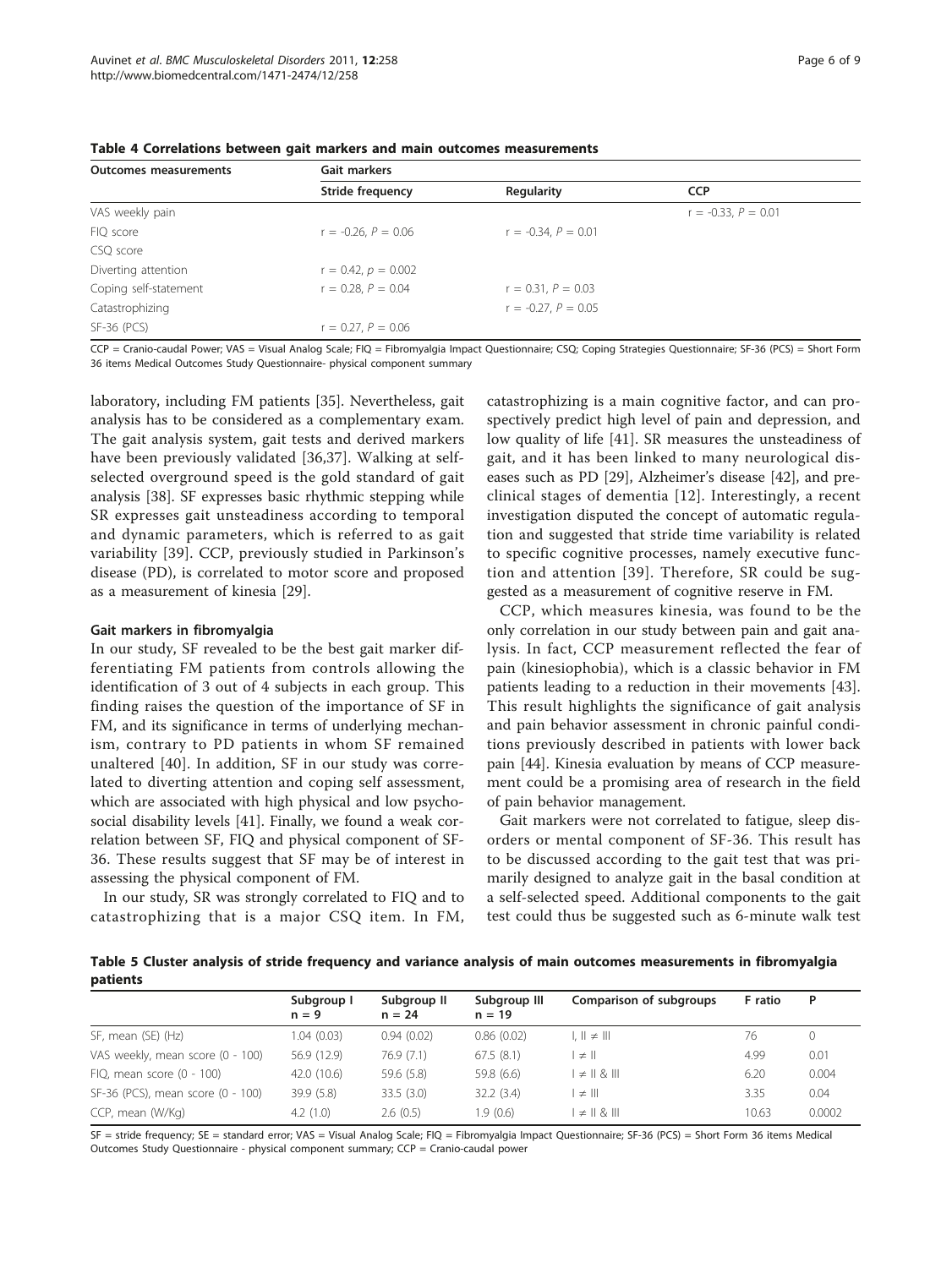|                                          | Subgroup I<br>$n = 32$ | Subgroup II<br>$n = 20$ | F ratio | P     |
|------------------------------------------|------------------------|-------------------------|---------|-------|
| SR, mean (SE) (WD)                       | 291.3 (8.4)            | 229.3 (10.8)            | 88      | 0     |
| BDI, mean score (0 - 63)                 | 13.8(2.8)              | 19.0(3.7)               | 5.35    | 0.03  |
| STAI-Trait, mean score (20 - 80)         | 41.2(4.4)              | 48.9(5.7)               | 4.97    | 0.03  |
| CSQ self-statement, mean score (0 - 36)  | 26.5(2.4)              | 20.7(3.1)               | 9.49    | 0.003 |
| CSQ catastrophizing, mean score (0 - 36) | 11.6(3.1)              | 19.3(4.0)               | 10.18   | 0.002 |
| FIQ, mean score $(0 - 100)$              | 52.8(5.2)              | 62.7(6.8)               | 5.74    | 0.02  |

<span id="page-6-0"></span>Table 6 Cluster analysis of stride regularity and variance analysis of main outcomes measurements in fibromyalgia patients

SR = Stride regularity; SE = standard error; WD = without dimension; BDI = Beck Depression Inventory; STAI = State-Trait Anxiety Inventory; CSQ = Coping Strategies Questionnaire; FIQ = Fibromyalgia Impact Questionnaire

or dual task in order to consider fatigue and sleep disorders in FM patients.

#### Cluster analysis

The cluster analysis strengthened the clinical significance of each gait marker. Cluster analysis of SF identified an interesting subgroup characterized by a normal SF associated with low pain level (VAS), reduced overall symptomatology (FIQ), high activity (PCS) and hyperkinesia. The two other subgroups with reduced SF were characterized by high pain level, low activity and hypokinesia.

Cluster analysis confirms the correlations observed in the subgroup with low SR, characterized by reduced self-statement, increasing catastrophizing, and high FIQ. This subgroup was also distinguished by more anxiety and depression. Therefore, one may raise the question of possible overlap between the subgroup with low SR, identified on the basis of gait analysis, and other subgroups distinguished by means of different cluster methods based on anxiety, depression and cognitive features. Consequently, considering the important role of affect and cognition in FM patients, one could suggest SR measurement before initiating cognitive-behavioral therapies in order to adapt treatment approaches to patients' characteristics [[45\]](#page-8-0). Cluster analysis of CCP enabled the identification of a subgroup with low pain level and hyperkinesia. Our hypothesis is that each gait marker is correlated to one of the major traits of FM patients such as pain (CCP), physical activity (SF), and catastrophizing (SR).

# Clinical value

The three main gait markers (SF, SR, CCP) were correlated to some major clinical characteristics of patients (VAS, FIQ score, Coping self statement, Catastrophizing, PCF from SF-36). Such statistical results are needed, but are not sufficient for clinical applications. This point received a first answer through Cluster analysis. Each cluster analysis of gait markers provided distinct

subgroups in term of mean value of the gait marker taken into account, but homogenous in term of clinical characteristics. Furthermore a preliminary study showed that the improvement of gait markers is of clinical significance in FM patients after a 12-week rehabilitation and exercise training program [[46](#page-8-0)].

# Study limitations

Our study has some limitations. The presence of a center effect concerning some gait markers such as step length and gait speed, on the one hand, and physical activity subscore of FIQ, on the other hand, did not permit the determination of correlations between these items. The reduced speed in FM [[18,19\]](#page-7-0) could be more difficult to interpret because it is the product of SF by SL. The assumption that SL is supraspinally controlled by phasic output from basal ganglia to the supplementary motor area should be discussed, not only according to grading and subgrouping of FM but also according to the disease's underlying mechanisms. Another limitation is the absence of FM patients having major depression. Currently, it is demonstrated that depression is associated with gait deterioration and cognitive impairment [[47](#page-8-0)]. Further studies are required in order to better understand gait disorders in FM patients with depression. As well, the exclusion of obese patients from the study population could be considered as a study limitation, however it is important to take into account that the prevalence of obesity varies greatly between the different studies according to the area of the study. For instance, in North America a prevalence of 47% was reported [[33\]](#page-8-0) while in North Europe the prevalence is only of 10%. [[48\]](#page-8-0). Further limitations are related to sample characteristics. Our study involved only women, since the occurrence of FM in men is fairly limited.

# Conclusions

In conclusion, gait marker measurement, in particular SF, SR, and CCP, could be of interest in subgrouping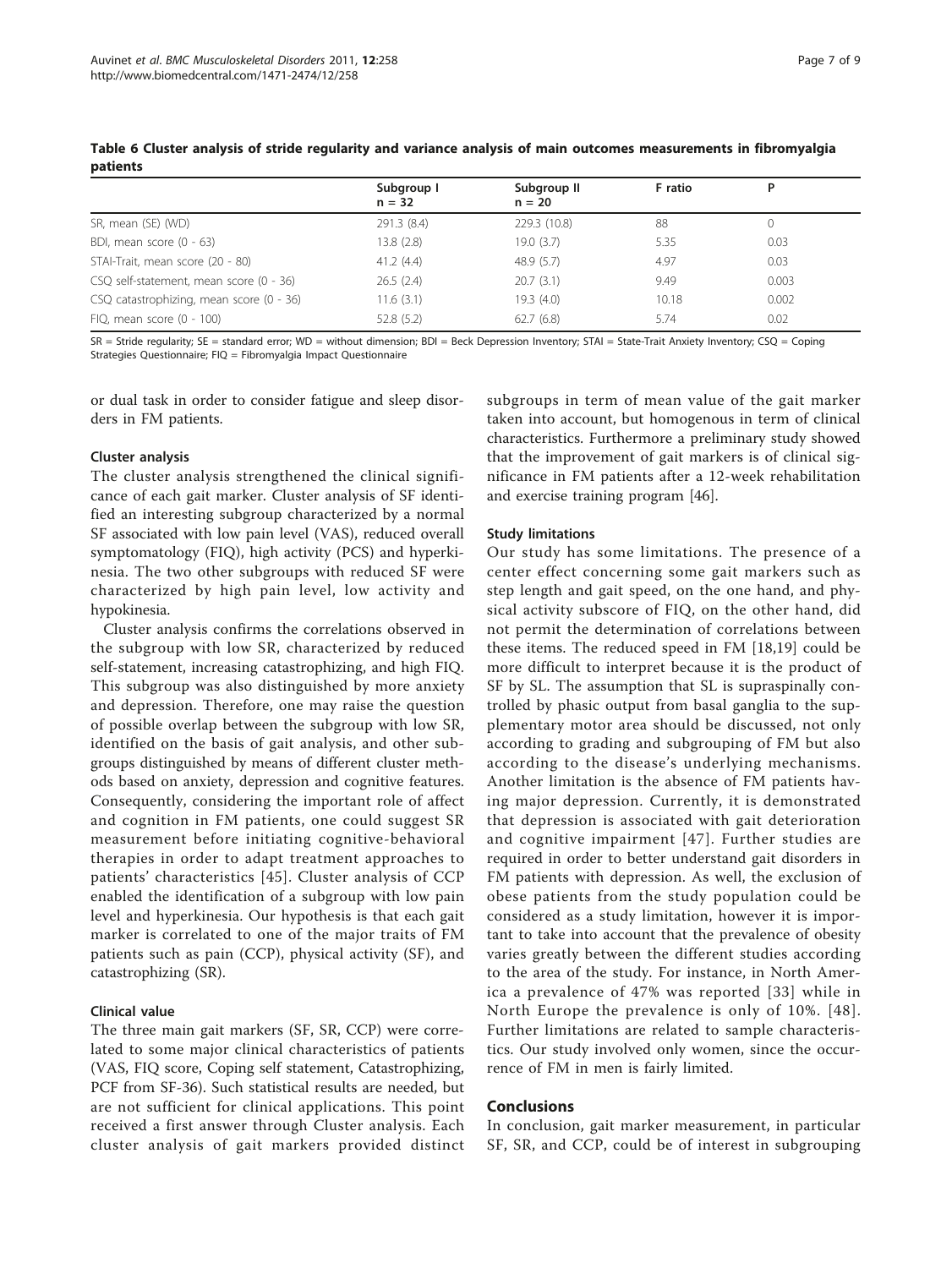<span id="page-7-0"></span>FM patients, with no major depression. In our study, SF was the most sensitive and specific gait marker for distinguishing FM patients from controls. High SF values characterized a hyperkinetic subgroup of FM patients. So, subgrouping FM patients on the basis of SF measurement could facilitate the prescription of physical activity for patients with normal SF, and incite clinicians to prescribe a slowly progressive physical activity program for those with reduced SF. SR allows the identification of two subgroups, which were significantly different in terms of coping, affective status, and overall symptomatology (FIQ). Reduced SR values characterized a subgroup of FM patients with poor affect and cognitive abilities. SR measurement could therefore help in the orientation of the behavioral therapy in this subgroup of patients. Due to the strong correlation between CCP and pain level, we suggest that CCP measurement could be of interest in the assessment of pain behavior among FM patients. Further studies are needed to assess the interest of gait markers in the identification of subgroups of FM patients.

#### Acknowledgements

We are grateful to all the patients and controls who participated in the study. We would like to acknowledge Dr Alaa GHALI for his assistance in the preparation of the English draft of this manuscript.

#### Author details

<sup>1</sup> Locomotion Research Unit, Laval Hospital, 53015 Laval, France. <sup>2</sup>Department of Pharmacy, University Hospital, 49045 Angers, France. <sup>3</sup>Department of Internal Medicine, St Antoine Hospital, 75012 Paris, France. <sup>4</sup>Department of Rheumatology, University Hospital, 38043 Grenoble, France. <sup>5</sup>Department of Internal Medicine, University Hospital, 59000 Lille, France. <sup>6</sup>Pain Department, University Hospital, 06002 Nice, France. <sup>7</sup> Pierre Fabre Laboratories, Department of Clinical Research, 31319 Labège Innopole, France. <sup>8</sup>LN Pharma, Epidemiology, 31000 Toulouse, France. <sup>9</sup>Respiratory Functional Explorations, Department of Sport Medicine, University Hospital, 31059 Toulouse, France. <sup>10</sup>Department of Rheumatology, University Hospital, 44093 Nantes, France.

#### Authors' contributions

BA conceived the idea of the study. BA, YM, YMM conceived the project. YM and LNP wrote the protocol and conducted the coordination of the trial. DC designed and performed the statistical analysis. BA and DC wrote the manuscript. All authors contributed to the study design, provided input into the writing of the protocol, were involved in data collection, provided feedback on drafts of this paper, read, and approved the final manuscript.

#### Competing interests

This work was supported in part by a grant from Pierre Fabre Laboratories. B.A. received research support form Pierre Fabre Laboratories. Y.M. is an employee and shareholder of Pierre Fabre Laboratories. L.N.P. received honoraria from Pierre Fabre Laboratories. All other authors have declared no conflicts of interest.

#### Received: 5 November 2010 Accepted: 11 November 2011 Published: 11 November 2011

#### References

1. Wolfe F, Smythe HA, Yunus MB, Bennett RM, Bombardier C, Goldenberg DL, Tugwell P, Campbell SM, Abeles M, Clark P, et al: [The American College of](http://www.ncbi.nlm.nih.gov/pubmed/2306288?dopt=Abstract) [Rheumatology 1990 Criteria for the classification of fibromyalgia report](http://www.ncbi.nlm.nih.gov/pubmed/2306288?dopt=Abstract) [of the multicenter criteria committee.](http://www.ncbi.nlm.nih.gov/pubmed/2306288?dopt=Abstract) Arthritis Rheum 1990, 33:160-72.

- 2. Stratz T, Schochat T, Färber L, Schweiger C, Müller W: Are there subgroups in fibromyalgia. J Musculoskel Pain 1995, 3(Suppl 1):15.
- 3. Turk DC, Okifuji A, Sinclair JD, Starz TW: [Pain, disability, and physical](http://www.ncbi.nlm.nih.gov/pubmed/8823701?dopt=Abstract) [functioning in subgroups of patients with fibromyalgia.](http://www.ncbi.nlm.nih.gov/pubmed/8823701?dopt=Abstract) J Rheumatol 1996, 23:1255-62.
- 4. Giesecke T, Williams DA, Harris RE, Cupps TR, Tian X, Tian TX, Gracely RH, Clauw DJ: Subgrouping of Fibromyalgia Patients on the Basis of Pressure-Pain Thresholds and Psychological Factors. Arthritis Rheum 2003, 10:2916-22.
- 5. Thieme K, Turk DC, Flor H: Comorbid depression and anxiety in fibromyalgia syndrome: relationship to somatic and psychosocial markers. Psychosom Med 2001, 66:837-44.
- 6. Müller W, Schneider EM, Stratz T: [The classification of fibromyalgia](http://www.ncbi.nlm.nih.gov/pubmed/17653720?dopt=Abstract) [syndrome.](http://www.ncbi.nlm.nih.gov/pubmed/17653720?dopt=Abstract) Rheumatol Int 2007, 27:1005-10.
- 7. De Souza JB, Goffaux P, Julien N, Potvin S, Charest J, Marchand S: [Fibromyalgia subgroups: profiling distinct subgroups using the](http://www.ncbi.nlm.nih.gov/pubmed/18820930?dopt=Abstract) [Fibromyalgia Impact Questionnaire. A preliminary study.](http://www.ncbi.nlm.nih.gov/pubmed/18820930?dopt=Abstract) Rheumatol Int 2009, 29:509-15.
- 8. Oswald J, Salemi S, Michel BA, Sprott H: Use of the Short-Form-36 Health Survey to detect a subgroup of fibromyalgia patients with psychological dysfunction. Clin Rheumathol 2008, 27:919-21.
- 9. Wilson HD, Robinson JP, Turk DC: [Toward the identification of symptom](http://www.ncbi.nlm.nih.gov/pubmed/19333980?dopt=Abstract) [patterns in people with fibromyalgia.](http://www.ncbi.nlm.nih.gov/pubmed/19333980?dopt=Abstract) Arthritis Rheum 2009, 61:527-34.
- 10. Aparicio VA, Ortega FB, Heredia JM, Carbonell-Baeza A, Sjöström M, Delgado-Fernandez M: [Handgrip Strength Test as a Complement Tool in](http://www.ncbi.nlm.nih.gov/pubmed/21187209?dopt=Abstract) [the Assessment of Fibromyalgia Severity in Women.](http://www.ncbi.nlm.nih.gov/pubmed/21187209?dopt=Abstract) Arch Phys Med Rehabil 2011, 92:83-88.
- 11. Verghese J, Wang C, Lipton RB, Holtzer R, Xue X: **[Quantitative gait](http://www.ncbi.nlm.nih.gov/pubmed/17237140?dopt=Abstract)** [dysfunction and risk of cognitive decline and dementia.](http://www.ncbi.nlm.nih.gov/pubmed/17237140?dopt=Abstract) J Neurol Neurosurg Psychiatry 2007, 78:929-35.
- 12. Snijders AH, Van de Warrenburg BP, Giladi N, Bloem BR: [Neurological gait](http://www.ncbi.nlm.nih.gov/pubmed/17166803?dopt=Abstract) [disorders in elderly people: clinical approach and classification.](http://www.ncbi.nlm.nih.gov/pubmed/17166803?dopt=Abstract) Lancet neurol 2007, 6:63-74.
- 13. Lundin-Olsson L, Nyberg L, Gustafson Y: "[Stops walking when talking](http://www.ncbi.nlm.nih.gov/pubmed/9057737?dopt=Abstract)" as a [predictor of falls in elderly people.](http://www.ncbi.nlm.nih.gov/pubmed/9057737?dopt=Abstract) Lancet 1997, 349:617.
- 14. Hausdorff JM, Yogev G, Springer S, Simon ES, Giladi N: [Walking is more like](http://www.ncbi.nlm.nih.gov/pubmed/15864565?dopt=Abstract) [catching than tapping: gait in the elderly as a complex cognitive task.](http://www.ncbi.nlm.nih.gov/pubmed/15864565?dopt=Abstract) Exp Brain Res 2005, 164:541-48.
- 15. Yogev-Seligmann G, Hausdorff JM, Giladi N: [The role of executive function](http://www.ncbi.nlm.nih.gov/pubmed/18058946?dopt=Abstract) [and attention in gait.](http://www.ncbi.nlm.nih.gov/pubmed/18058946?dopt=Abstract) Mov Disord 2008, 23:329-42.
- 16. Glass JM: [Fibromyalgia and cognition.](http://www.ncbi.nlm.nih.gov/pubmed/18537459?dopt=Abstract) J Clin Psychiatry 2008, 69:20-4.
- 17. Hausdorff JM, Peng CK, Goldberger AL, Stoll AL: [Gait unsteadiness and fall](http://www.ncbi.nlm.nih.gov/pubmed/15563372?dopt=Abstract) [risk in two affective disorders: a preliminary study.](http://www.ncbi.nlm.nih.gov/pubmed/15563372?dopt=Abstract) BMC Psychiatry 2004, 4:39.
- 18. Auvinet B, Bileckot R, Alix AS, Chaleil D, Barrey E: [Gait disorders in patients](http://www.ncbi.nlm.nih.gov/pubmed/16626992?dopt=Abstract) [with fibromyalgia.](http://www.ncbi.nlm.nih.gov/pubmed/16626992?dopt=Abstract) Joint Bone Spine 2006, 73:543-6.
- 19. Heredia Jiménez JM, Aparicio Garcia-Molina VA, Porres Foulquie JM, Delgado Fernández M, Soto Hermono VM: [Spatial-temporal parameters of](http://www.ncbi.nlm.nih.gov/pubmed/19169619?dopt=Abstract) [gait in women with fibromyalgia.](http://www.ncbi.nlm.nih.gov/pubmed/19169619?dopt=Abstract) Clin Rheumatol 2009, 28:595-8.
- 20. Sheehan DV, Lecrubier Y, Sheehan KH, Amorim P, Janavs J, Weiller E, Hergueta T, Baker R, Dunbar GC: [The mini-international neuropsychiatric](http://www.ncbi.nlm.nih.gov/pubmed/9881538?dopt=Abstract) [interview \(MINI\). The development and validation of a structured](http://www.ncbi.nlm.nih.gov/pubmed/9881538?dopt=Abstract) [diagnostic psychiatric interview for DSMIV and ICD10.](http://www.ncbi.nlm.nih.gov/pubmed/9881538?dopt=Abstract) J Clin Psychiatry 1998, 59:22-3.
- 21. Spielberger CD, Gorsuch RL, Lushene RE: Manual for the State-Trait Anxiety Inventory. Palo Alto CA: Consulting Psychologists Press; 1983.
- 22. Beck AT, Ward CH, Mendelson M, Mock J, Erbaugh J: [An inventory for](http://www.ncbi.nlm.nih.gov/pubmed/13688369?dopt=Abstract) [measuring depression.](http://www.ncbi.nlm.nih.gov/pubmed/13688369?dopt=Abstract) Arch Gen psychiatry 1961, 4:561-71.
- 23. Wolfe F, Anderson J, Harkness D, Bennett RM, Caro XJ, Goldenberg DL, Russell IJ, Yunus MB: [Health status and disease severity in fibromyalgia:](http://www.ncbi.nlm.nih.gov/pubmed/9324010?dopt=Abstract) [results of a six-centre longitudinal study.](http://www.ncbi.nlm.nih.gov/pubmed/9324010?dopt=Abstract) Arthritis Rheum 1997, 40:1571-9.
- 24. Rosenstiel AK, Keefe FJ: [The use of coping strategies in chronic low back](http://www.ncbi.nlm.nih.gov/pubmed/6226916?dopt=Abstract) [pain patients: relationship to patient characteristics and current](http://www.ncbi.nlm.nih.gov/pubmed/6226916?dopt=Abstract) [adjustment.](http://www.ncbi.nlm.nih.gov/pubmed/6226916?dopt=Abstract) Pain 1983, 17:33-44
- 25. Chalder T, Berelowitz G, Pawlikowska T, Watts L, Wessely S, Wright D, Wallace EP: [Development of a fatigue scale.](http://www.ncbi.nlm.nih.gov/pubmed/8463991?dopt=Abstract) J Psychosom Res 1993, 37:147-53.
- 26. Buysse DJ, Reynolds CF, Monk SR, Kupfer DJ: [The Pittsburg Sleep Quality](http://www.ncbi.nlm.nih.gov/pubmed/2748771?dopt=Abstract) [Index: A new instrument for psychiatric practice and research.](http://www.ncbi.nlm.nih.gov/pubmed/2748771?dopt=Abstract) Psychiatry Research 1989, 28:193-213.